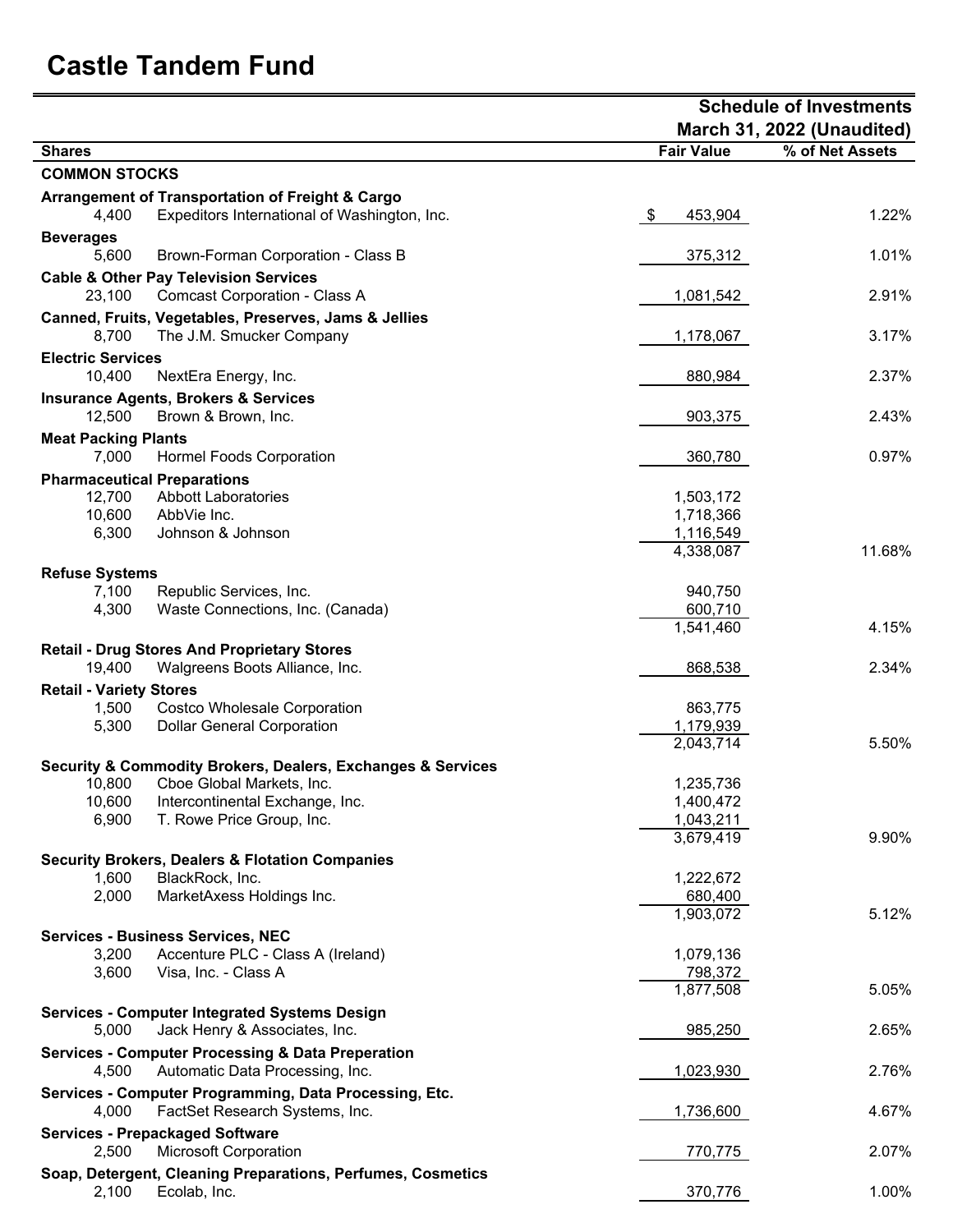|                           | <b>Surgical &amp; Medical Instruments &amp; Apparatus</b>  |            |         |
|---------------------------|------------------------------------------------------------|------------|---------|
| 4,200                     | Becton, Dickinson and Company                              | 1,117,200  |         |
| 2,400                     | ResMed, Inc.                                               | 582,024    |         |
| 4,300                     | <b>Stryker Corporation</b>                                 | 1,149,605  |         |
|                           |                                                            | 2,848,829  | 7.67%   |
| <b>Water Supply</b>       |                                                            |            |         |
| 22,200                    | Essential Utilities, Inc.                                  | 1,135,086  | 3.06%   |
|                           | Total for Common Stocks (Cost - \$23,277,886)              | 30,357,008 | 81.70%  |
|                           | <b>REAL ESTATE INVESTMENT TRUSTS</b>                       |            |         |
| 8.400                     | National Retail Properties, Inc.                           | 377,496    | 1.02%   |
|                           | (Cost - \$293,948)                                         |            |         |
| <b>MONEY MARKET FUNDS</b> |                                                            |            |         |
| 6,389,787                 | First American Treasury Obligations Fund - X Class 0.22% * | 6,389,787  | 17.20%  |
|                           | $(Cost - $6,389,787)$                                      |            |         |
|                           | Total Investments                                          | 37,124,291 | 99.92%  |
|                           | $(Cost - $29,961,621)$                                     |            |         |
|                           | Other Assets in Excess of Liabilities                      | 28,240     | 0.08%   |
|                           | <b>Net Assets</b>                                          | 37,152,531 | 100.00% |
|                           |                                                            |            |         |

\* The Yield shown represents the 7-day yield at March 31, 2022.

## 1. SECURITY TRANSACTIONS

For Federal income tax purposes, the cost of securities owned at March 31, 2022, was \$29,961,621. At March 31, 2022, the composition of gross unrealized appreciation (the excess of value over tax cost) and depreciation (the excess of tax cost over value) of investments was as follows:

| <b>Unrealized Appreciation</b> | -SS | 7.355.965  |
|--------------------------------|-----|------------|
| <b>Unrealized Depreciation</b> |     | (193, 295) |
| <b>Unrealized Appreciation</b> | S.  | 7,162,670  |

## 2. SECURITIES VALUATIONS

The Fund utilizes various methods to measure the fair value of its investments on a recurring basis. GAAP establishes a hierarchy that prioritizes inputs to valuation methods. The three levels of inputs are:

Level 1 – Unadjusted quoted prices in active markets for identical assets or liabilities that the Fund has the ability to access.

Level 2 – Observable inputs other than quoted prices included in level 1 that are observable for the asset or liability, either directly or indirectly. These inputs may include quoted prices for the identical instrument in an inactive market, prices for similar instruments, interest rates, prepayment speeds, credit risk, yield curves, default rates and similar data.

Level 3 – Unobservable inputs for the asset or liability, to the extent relevant observable inputs are not available, representing the Fund's own assumptions about the assumptions a market participant would use in valuing the asset or liability, and would be based on the best information available.

The availability of observable inputs can vary from security to security and is affected by a wide variety of factors, including, for example, the type of security, whether the security is new and not yet established in the marketplace, the liquidity of markets, and other characteristics particular to the security. To the extent that valuation is based on models or inputs that are less observable or unobservable in the market, the determination of fair value requires more judgment. Accordingly, the degree of judgment exercised in determining fair value is greatest for instruments categorized in level 3.

The inputs used to measure fair value may fall into different levels of the fair value hierarchy. In such cases, for disclosure purposes, the level in the fair value hierarchy within which the fair value measurement falls in its entirety, is determined based on the lowest level input that is significant to the fair value measurement in its entirety.